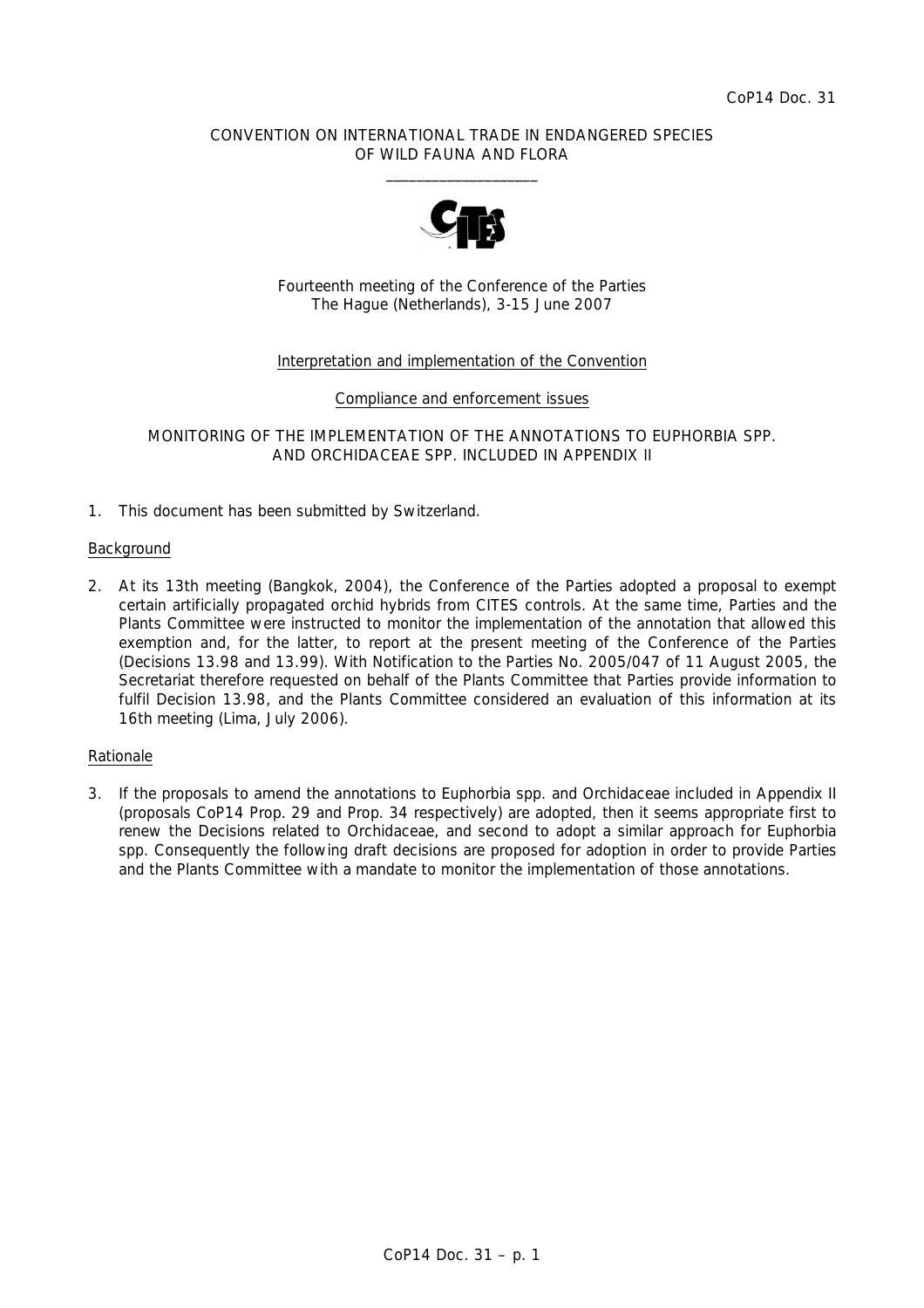# COMMENTS FROM THE SECRETARIAT

- A. The Secretariat notes that two of the draft decisions require the gathering of information. In keeping with paragraph d) of Resolution Conf. 4.6 (Rev. CoP13), Parties should consider "whether such information could be sought via the annual or biennial report, or if a special report is needed, and generally ensure that the reporting burden is kept to a minimum".
- B. Should Parties determine that special reporting is needed in relation to the two annotations, they might consider the following alternative text:

# Draft decisions relating to the proposal to amend the annotation to Orchidaceae spp. and *Euphorbia* spp. included in Appendix II

# *Directed to the Parties*

 14.XX All Parties should monitor the implementation of the annotation to *Euphorbia* spp. and Orchidaceae spp. included in Appendix II and report to the Plants Committee at its 18th meeting. The reports should particularly note whether these revised annotations have had any adverse effects on the conservation of *Euphorbia* spp. and Orchidaceae spp. included in Appendix II.

# *Directed to the Plants Committee*

 14.XX The Plants Committee shall report at the 15th meeting of the Conference of the Parties on the implementation of the annotation to *Euphorbia* spp. and Orchidaceae spp. included in Appendix II.